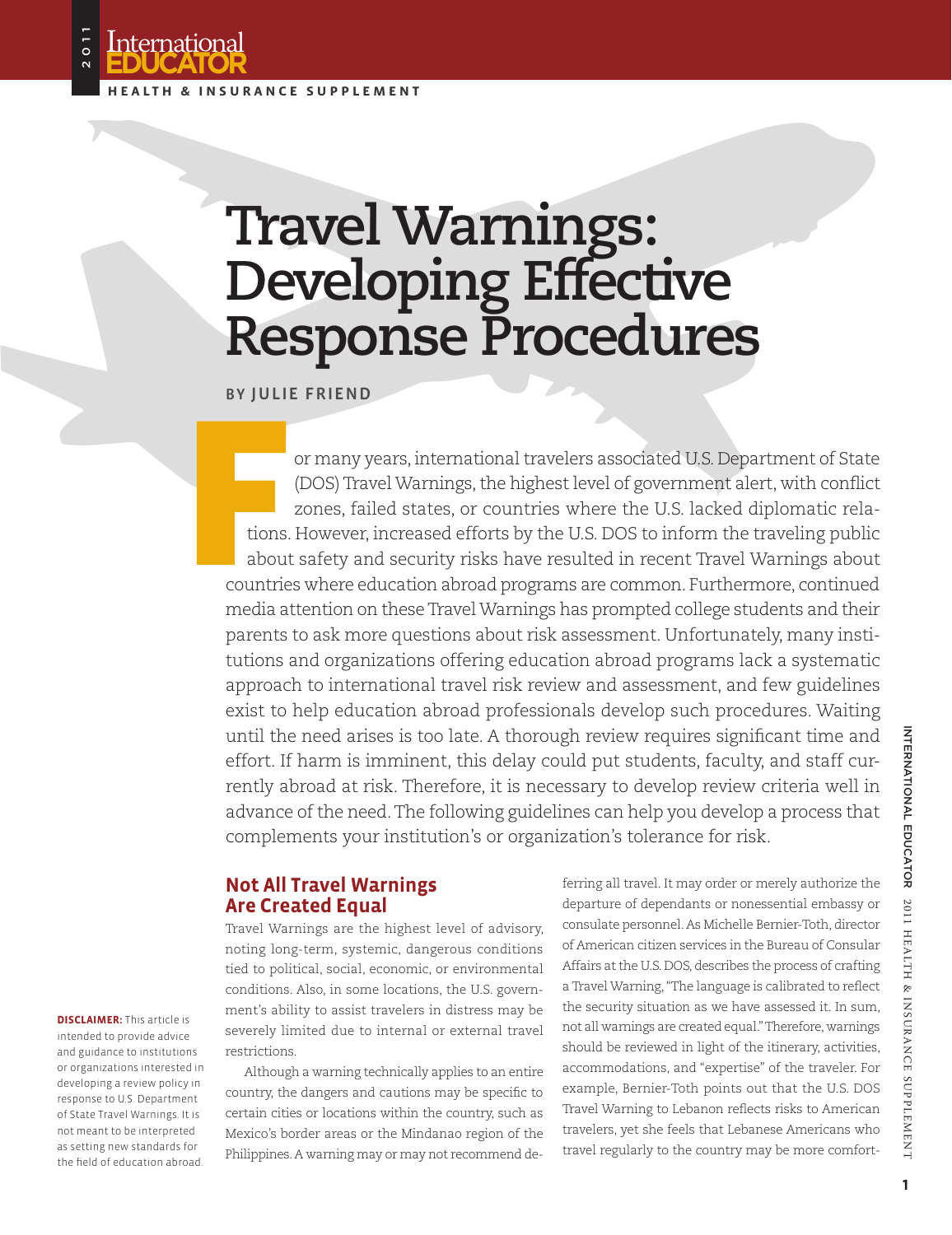#### **H ealt h & i n s u ra n ce s upp leme n t**



able with the potential risks involved because of their ability to blend into their surroundings. They often stay with families and are integrated into residential communities. This is a lower risk environment than the high-rise hotels and restaurants frequented by

Westerners. An education abroad program that attracts travel-savvy Lebanese American students who will be housed in home stays or apartments may face less risk than a short-term study tour comprised of an easily identifiable group of students.

## **The Evolution of a Travel Warning**

When a Travel Warning reflects pervasive, violent, indiscriminate criminal activity, such as is the case in the border areas of Mexico, its evolution may be traced through the increasing number and intensity of embassy-issued Warden Messages. In the Mexico example, this led to a Travel Alert that lasted for an unusually long time, followed by an actual Travel Warning, issued in mid-March of 2010, following the authorized departure of dependents of the U.S. Consulate in Ciudad Juárez. In this case, three people associated with the Consulate had been murdered, including a U.S. citizen employee, her U.S. citizen husband, and the husband of a Mexican citizen employee. No evidence has surfaced, however, to indicate that the victims were singled out because of their employment by the U.S. government or their U.S. citizenship.

According to Bernier-Toth, when an embassy or consulate authorizes or orders a departure of dependents or nonessential personnel, this automatically triggers a Travel Warning, as was the case in Mexico in March 2010 and also in Thailand in May 2010. In other cases, a Travel Warning may be issued suddenly. This occurred in Georgia in August 2008, when the conflict between Georgia and South Ossetia put civilians in the crossfire with less than 24 hours notice.

#### **Policies and Preparation**

Deciding whether or not to send students to countries with a U.S. DOS Travel Warning is a delicate matter on many campuses and in many organizations. The level of risk that an institution or organization is willing to accept is a management decision—and there is no right answer to this question. Some institutions or organizations have straightforward blanket policies that prohibit travel to all locations under a U.S. DOS Travel Warning. In such cases, decisionmaking is relatively simple. For institutions that lack time, personnel, or expertise to properly analyze each warning in light of proposed program activities, this is an understandable method of managing risk. On the other hand, some institutions/organizations do not have any policies or restrictions tied to Travel Warnings. They may, however, require travelers to sign waivers acknowledging the warning and the institution's inability to assist in an emergency.

Somewhere in the middle are institutions and organizations with more flexible policies that trigger a review process when a warning is issued, and this appears to be a trend in the field. Such a process allows institutions and organizations to support international

activities in areas of heightened concern, but also to better manage risk. Most of these institutions and organizations engage in a process similar to the one described below.

## **A 10-Step Program for Risk Assessment and Response**

## *Determine your institution's or organization's level of risk tolerance.*

Prepare an inventory of programs in locations perceived to be of higher risk. Factors to consider include frequent or violent civil unrest, high rates of violent crime, unsafe public transportation due to poor road or vehicle conditions and/or a lack of traffic laws, and poor sanitation or other health-related risks, such as malaria.

Identify how such risks are currently mitigated and the likelihood of the risk increasing over time. Discuss the academic value of such programs and be able to articulate that the value of the program permits a certain level of risk. Note how your programs complement the international activities or outreach at your institution/organization. At its best, education abroad programming should reflect the institution's international goals and therefore be supported by various constituents who share these goals.

Confer with colleagues in academic administration, general counsel, and risk management about your programs and perceived risks. Seek confirmation that the institution is willing to support such programs. (This will help you in the unfortunate case that a student experiences a known risk.)

Develop a plan for responding to a change in the risk environment, such as the issuance of a U.S. DOS Travel Warning (see steps 2–10).

#### *Analyze all media reports and other sources of security information through U.S. government officials, subscription services, international insurance providers, etc., for the area(s) in question.*

To discuss your security concerns with regard to specific program locations and activities with a representative from the U.S. DOS, contact a Research Information Support Center (RISC) analyst at the Overseas Security Advisory Council (OSAC),\* or the Regional Security Officer (RSO) or Assistant Regional Security Officer (ARSO) at the

<sup>\*</sup>If you are not currently a member of OSAC, you can join for free by following the instructions on its Web site.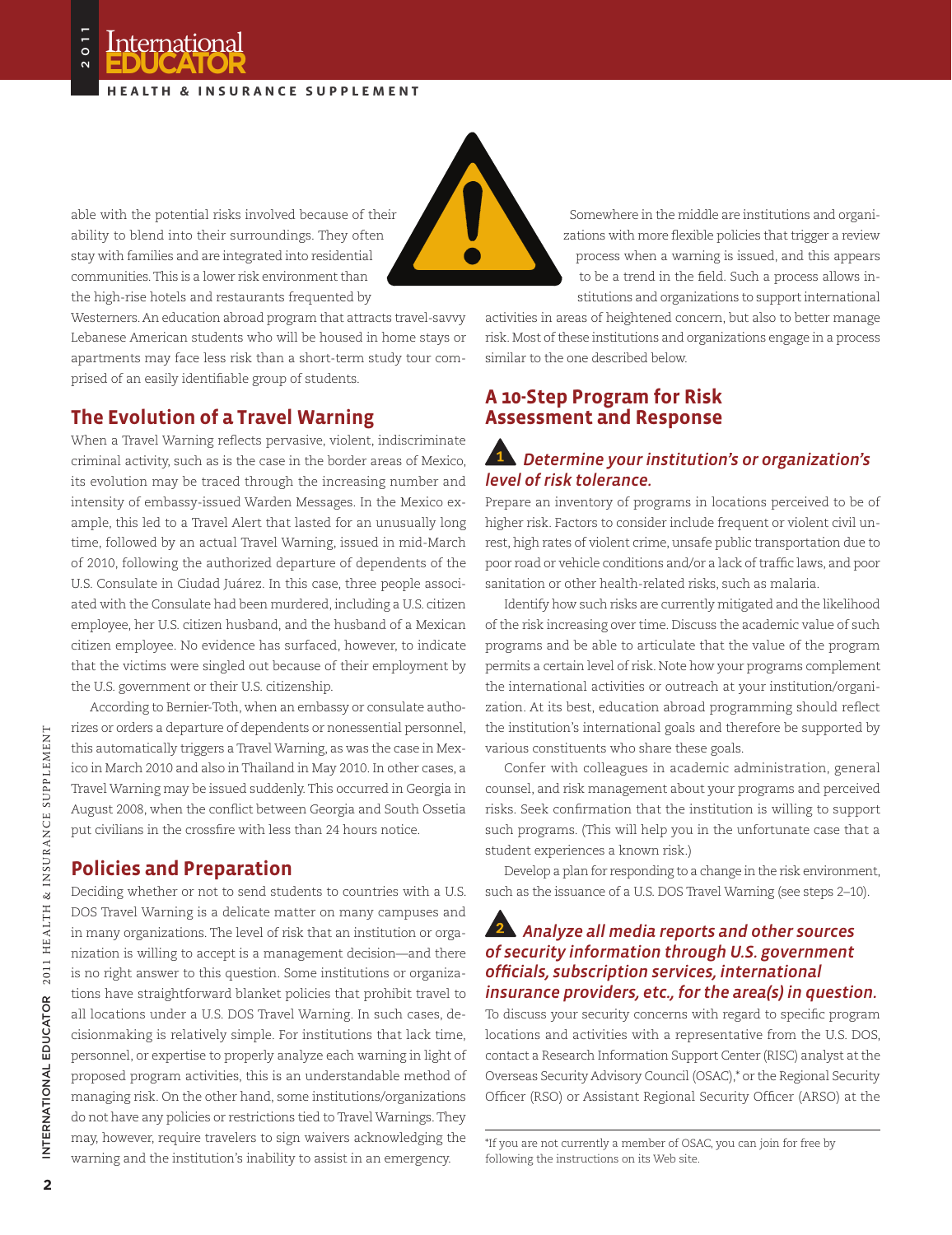# **History of the U.S. Travel Information Program**

Before engaging in risk assessment, it's important to understand how risk information is developed. The U.S. DOS began its

travel information program for the general public in 1978. At that time, bulletins in the form of Notices, Cautions, Public Announcements, and Warnings were issued to airlines, travel agencies, and passport processing centers for dissemination to their clients. However, few guidelines existed regarding the content or delivery of such advisories. For example, in December 1988, the Federal Aviation Authority issued a security bulletin regarding an anonymous, but credible threat to a Pan Am flight out of Frankfurt, Germany. The U.S. DOS, in turn, disseminated a bulletin to several embassies, but not to the general public. On December 21, 1988, Pan Am Flight 103 exploded over Lockerbie, Scotland, killing 259 passengers and crew on board, as well as 11 people on the ground.

Over the next few years, debate ensued as to what level and type of security information regarding threats to aviation should be released to the public. In 1990 Congress passed the Aviation Security Improvement Act that in Section 109, added a requirement to the Federal Aviation Act that the President "develop guidelines for ensuring notification to the public of threats to civil aviation in appropriate cases." Once these provisions were enacted, the U.S. DOS developed the No Double Standard Policy, comprised of rules for non-civil aviation contexts. Under this policy, any security threat to U.S. citizens that is deemed specific, credible, and noncounterable will be disseminated to the public via various consular information program documents, including Travel Warnings, Travel Alerts, Country Specific Information sites, and Warden Messages. Sources for these consular documents include information from local law enforcement, local media, the intelligence community, and embassy staff as well as a country's own intelligence agency or other similar foreign government agencies, such as the U.K. Foreign and Commonwealth Office or the Australian Office of Foreign Affairs and Trade. In 1992 these consular documents were regrouped into three now-familiar categories: Warden Messages, Public Announcements, and Travel Warnings. In 2007 Public Announcements were renamed "Travel Alerts."

The sources of consular documents differ slightly by type. Warden Messages are produced by embassies and consulates and approved by the U.S. DOS. Warden Messages are low-level advisories most often relevant to expatriates living in the area, although they can be useful for travelers, too, since they remind residents of public holidays or transportation issues such as train strikes, roadblocks, or planned public demonstrations. Travel Alerts and Travel Warnings, on the other hand, are a collaborative effort between an embassy and the U.S. DOS. Travel Alerts describe temporary threats, including potential risks related to elections, major sporting events, civil unrest related to political or economic issues facing the country, outbreaks of widespread disease such as H1N1, or a break-down of infrastructure following a natural disaster.

local U.S. embassy or consulate. You can also contact the relevant Country Desk Officer at the U.S. DOS. For additional perspectives, review information from other governments' travel Web sites, such as Australia, Canada, or the United Kingdom.

Additionally, many international insurance companies provide daily security updates or even specialized reports on high-profile events. There is usually no extra cost for this information, but advance enrollment is recommended. You may also wish to subscribe to one of the many security information services. Well-known providers include, but are not limited to, I-Jet, Stratfor, Control Risks, ASI Group, Eurasia Group, G4S, and Oxford Analytica. Some level of information is often free, but other products or services vary in price, so take time to research your needs before signing any agreements. In any case, make certain that you have at least one, and preferably more than one, staff member responsible for regularly reviewing security updates and, if necessary, sharing or acting on the information presented.

## *Collect data on student enrollment and type of program to assess risk.*

Determine the locations and durations of programs in the area of concern, as well as the number of students currently in or planned for each place. It is often helpful to plot this out on a map. Note the types of accommodations, affiliations with local institutions or organizations, and daily activities that involve risk (e.g., taking public transportation, which may be high or low risk depending on the location, time of day, and type of transport).

Note the types of programs that your students are enrolled in (direct enrollment, provider, faculty led, branch campus, etc.) and the types of activities they are engaging in (classroom time exclusively, cultural activities, excursions, internships, service learning, research, etc.).

Compare student activities and program locations to the risks outlined in the Travel Warning (or other information that caused you to evaluate the program). Note any overlap and consider whether or not such risks can be reasonably mitigated by changing the program's location, postponing the program to a later date, altering an itinerary's route, selecting a different mode of transportation, eliminating certain activities, adding staff, restricting student free time, enacting curfews (undesirable and often difficult, but not entirely impossible), etc.

Recognize that there may not be a way to reasonably mitigate risk without compromising the academic goals of the program. If this is the case, you will need to share this during your meeting with key officials at your institution (see step 6). Remember, the goal is to manage risk to an acceptable level, not to eliminate it. Part of risk analysis is understanding how prepared the institution or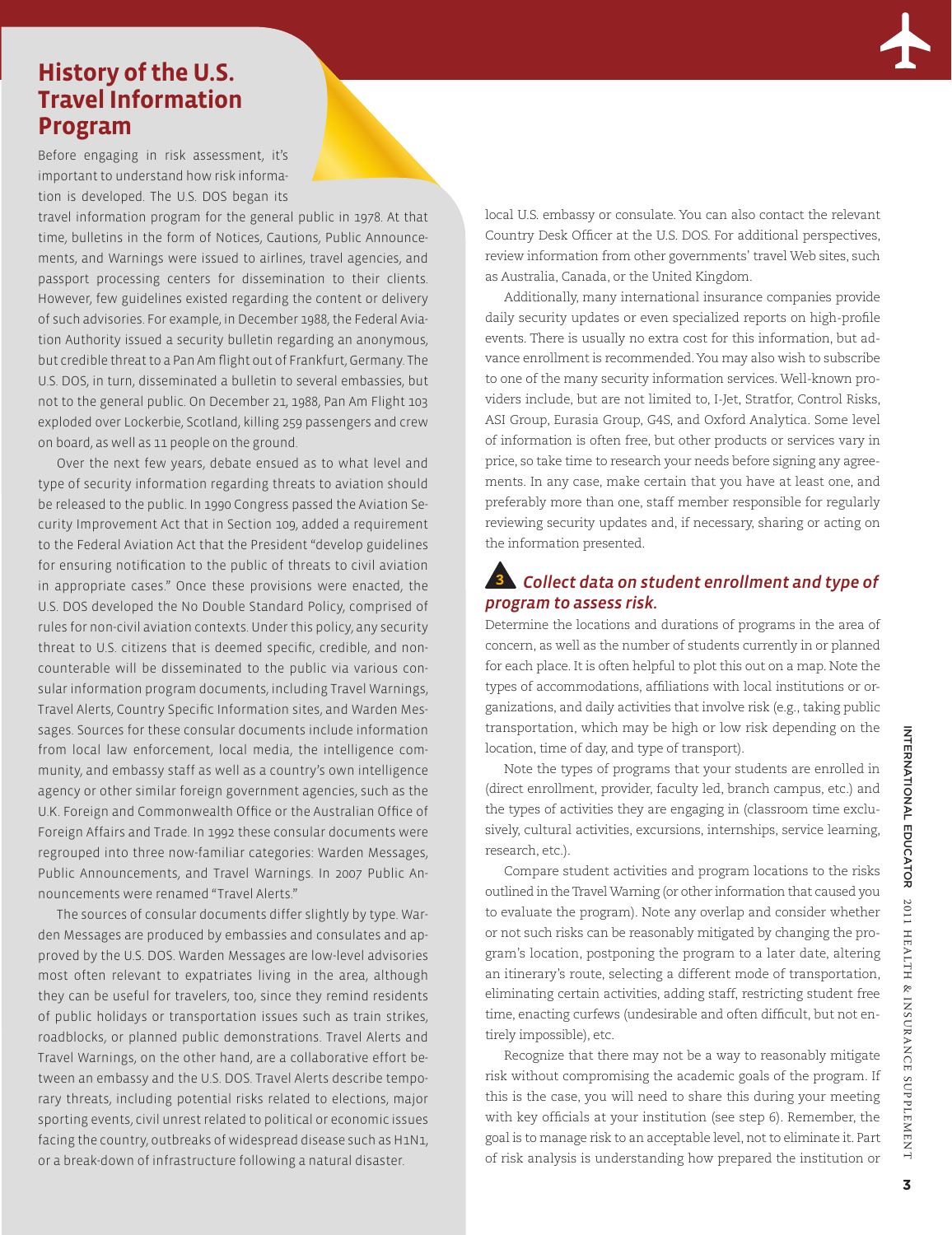**International** 2011 **Educator**

**H ealt h & i n s u ra n ce s upp leme n t**



Shutterstock

## **Find online resources about travel warnings at www.nafsa.org/webextra.**

organization is to respond to an emergency resulting from dangers/risks outlined in the Travel Warning.

Consider the type and level of support available to reduce risk. For example, an internship with a nongovernmental organization (NGO) located in a township may be ranked high risk, but if the project is of high value to the community and if the employees or volunteers are well-regarded by area residents, community members can help to effectively minimize risks. Also consider the participants' maturity, language proficiency, ties to the community, flexibility, accommodations, and readiness

to respond to emergencies. Determine the possibility of imminent harm and the availability of "escape routes" as the likelihood of imminent harm increases. For example, in August 2008, when the Russian army was advancing on Tbilisi, Georgia, this act, coupled with the closure of the airport,

the issuance of a Travel Warning, and the arrangement of U.S. gov-



ernment convoys to Yerevan, Armenia, was cause for concern that likely harm was imminent.

Allow room to change course if conditions change. Develop a list of tripwires that would trigger a subsequent review of the program or location. For example, any significant military engagement between Lebanon and Israel should trigger a review of programs located in cities near either border, such as Haifa or Beirut. Similarly, sustained roadblocks in and around the Nairobi International Airport would impede a group's ability to leave the country quickly, and should therefore trigger a review of programs in Kenya.

It is a good idea to develop a shelter-in-place plan in case a mass evacuation is inadvisable. It may be safer for students/faculty/staff to stay put, depending on where they are in a particular city. This was the response that most institutions with students in Thailand implemented in May 2010. Students were strongly advised to stay far from the areas of conflict and, on days when the unrest was at its worst, to not leave their residences for a period of 24–48 hours.

## *Consult with colleagues at peer institutions or organizations.*

Instead of making blanket requests for data about risk assessment or decisions regarding Travel Warnings on broad-based listservs or networks of education abroad institutions and organizations, develop a network of institutions or organizations similar to yours with which you can quickly share information. The actions of institutions/organizations similar in student body, size, scope, emergency resources, and level of risk tolerance will be the most relevant to those involved in your decisionmaking process.

## *Communicate with partners abroad.*

Engage relevant partners abroad during your planning process (as part of your general emergency preparedness procedures) or during the assessment phase. Discuss perceived risks, the organization's risk "culture," resources to mitigate risks, communication protocols, and emergency response plans.

Accept that your partner abroad may have a different risk culture and a different perception of what constitutes a speedy response to a crisis than your institution or organization has. Understand that there are both objective and subjective views of risk, so reviewing risks and their management when choosing a partner may help to minimize the potential of vicarious liability (if you are offering a joint activity) and the public relations consequences for the perceived less-than-adequate decisions of a partner.

International Educator 2011 Healt

h & Insurance Supplement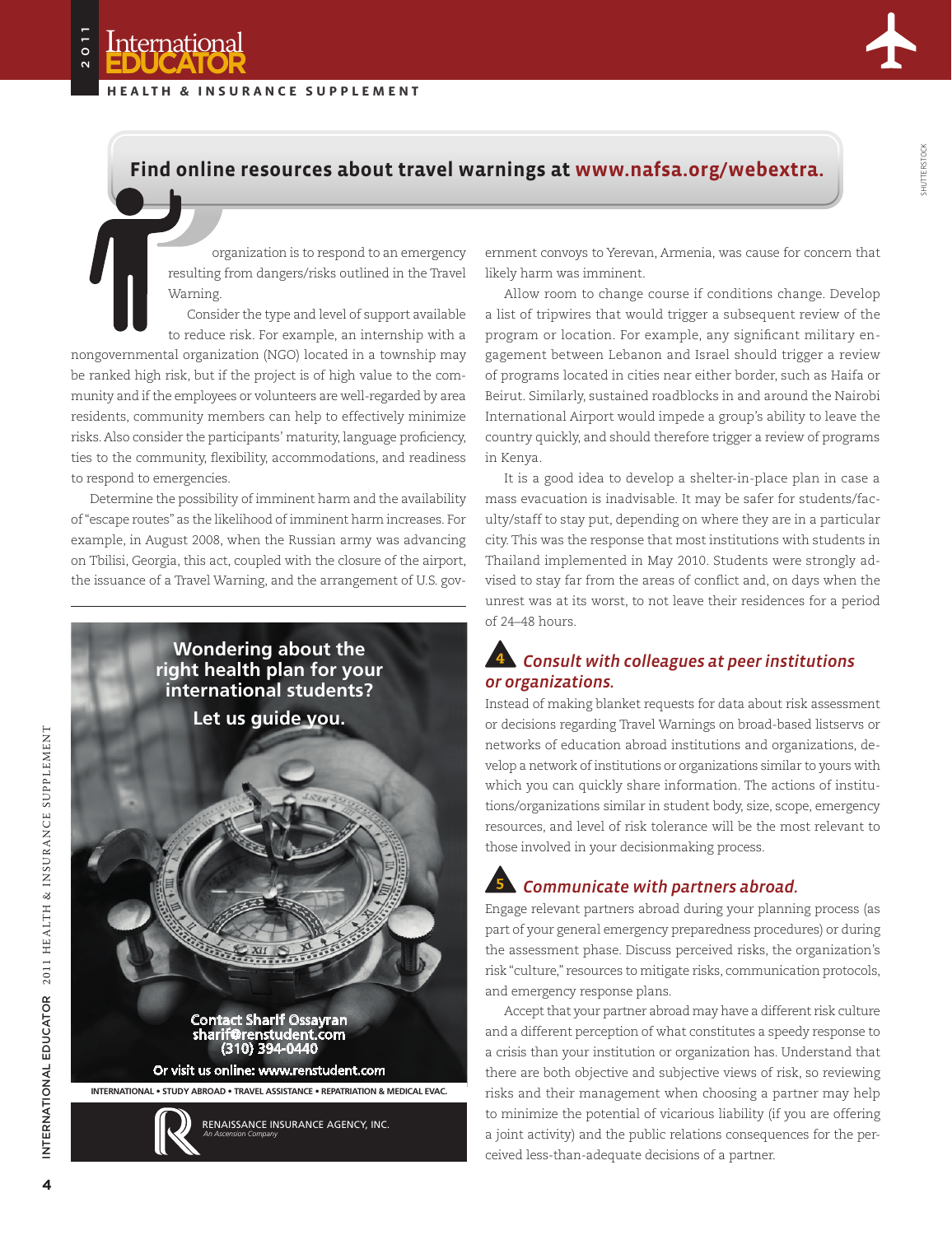**H ealt h & i n s u ra n ce s upp leme n t**

Remember, too, that many of our colleagues abroad have been dealing with a variety of local risks, such as high crime, for a long time. Many institutions and organizations have developed sophisticated information networks, communication protocols, and emergency plans, so you may not need to reinvent the wheel.

## *Call a meeting of key officials at your institution.*

Based on your institution or organization's suspension policy, decide if your institution or organization will (a) continue operating in spite of a Travel Warning; (b) suspend an existing program and ask students/faculty/staff to return home *(refer to the January 13, 2010, NAFSA Education Abroad Knowledge Community Subcommittee SECUSS-L post /statement on Haiti and Crisis Response/Evacuation);* or (c) suspend the program before it starts.

This step must involve a variety of stakeholders at your organization/institution because it is critical for everyone to understand your organization's or institution's risk strategy, as everyone has a role in effective risk management. Your stakeholders may include, but are not limited to, the president or provost; governing board or board of trustees; and the offices of risk management, general counsel, international education/ study abroad, undergraduate/graduate education, student health services, student life, campus police or security, university and public relations, etc.

Topics for discussion should include: the data that you have gathered in steps two through five, the ability to assess risks (in general and during a specific crisis), the status of similar institutions or organizations facing similar decisions, the preparedness for and ability to respond to emergencies (including evacuation), and risk mitigation strategies (i.e., whether or not travelers are required to have international health insurance coverage, whether or not your underwriter covers claims occurring in a country with a Travel Warning, the amount and availability of emergency funds, the availability of travel interruption insurance due to a deterioration of the local infrastructure, etc.).

#### *Communicate with your students, staff, faculty, and parents.*

Contact students, staff, and faculty abroad to inform them of the Travel Warning (hopefully, their travel was registered with the U.S. DOS, so they will have been receiving regular e-mail messages from the embassy already), and report that you have consulted with your local partners and key officials at your institution or organization to assess safety and security. Share your decisionmaking timeline and provide contact information for someone to

whom travelers and their families can direct questions.

You may also wish to prohibit travel to cities or states mentioned in the Travel Warning, and state that the penalty for doing so could be dismissal from the program. Most importantly, solicit student input. Does he or she feel safe or unsafe? Why or why not? What personal measures does he or she take

to feel safe and to mitigate risk?

## *Design a broad communication plan that includes information on how your institution communicates about risk.*

Plan how your institution or organization will communicate about risks with its constituents (students, parents, and spouses). Be clear with students (and parents) from the start about your institution's approach to risk (warn them of risks, advise them where to get information, give them information, etc.), to allow them to make informed decisions about participation. If you elect to "stay the course," provide an option for students with lower tolerance for risk to opt out of the program with little or no financial or academic penalty.

Trust, credibility, and transparency are keys to a sound communication plan as public perception based on media reporting is an important variable that you will need to address. In developing a healthy, positive, and factual communication strategy, consider possible rumors that can start and what actions your institution or organization will take to mitigate the spread of rumors.

## *Prepare talking points for all staff in your unit or office.*

Once your institution or organization has made a decision and all relevant stakeholders have had a chance to provide input (recognize that your decision may vary among programs in the same country), work with colleagues in public relations and general counsel to craft a clear and concise message that outlines your due diligence. Be sure to include a reference to your withdrawal, suspension, and refund policies, and be prepared to respond to those who disagree with your position. Prepare talking points in advance. Pay as much attention to the process of communicating with stakeholders as you do to explaining the content of the information.

## *Maintain daily monitoring.*

Commit to monitoring programs in locations of concern on a daily basis. Review any incidents against your tripwires and modify your decisions or activities accordingly. Provide periodic updates to your stakeholders on the progress of the program and the status of participants.